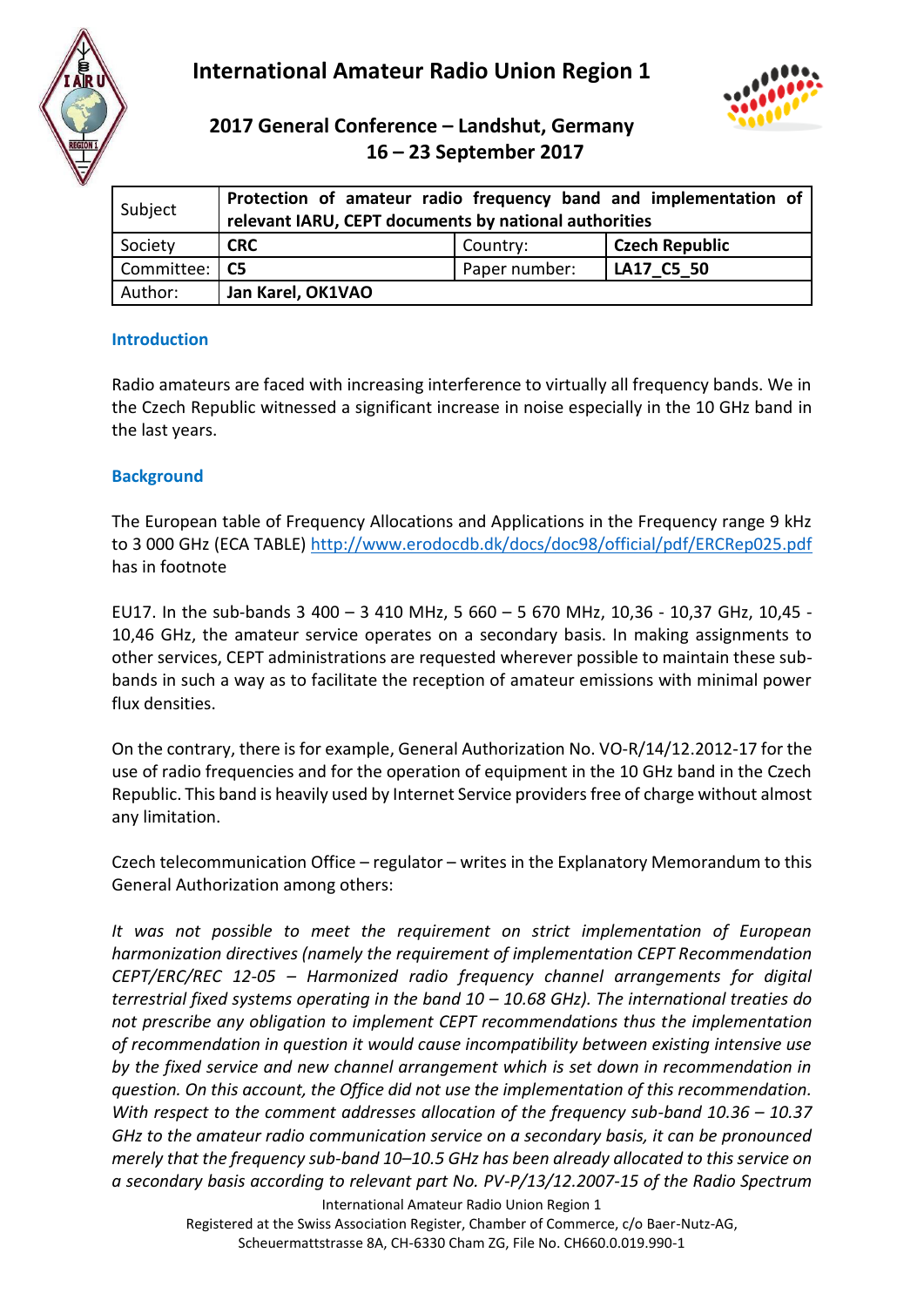*Utilization Plan for frequency band 10 – 12.5 GHz.* [http://www.ctu.eu/sites/default/files/obsah/vo-r\\_14\\_12-2012-17\\_en.pdf](http://www.ctu.eu/sites/default/files/obsah/vo-r_14_12-2012-17_en.pdf)

The Czech Republic is not the only CEPT member that do not implement recommendation CEPT/ERC/REC 12-05. Current status of implementation of this recommendation is in the Annex 1 below.

#### **Recommendations**

CRC suggests that the C5 Committee, all IARU bodies and members use every opportunity to exert pressure on national regulators to implement all the recommendations that protects the amateur bands.

- CRC proposes a discussion about the status of the implementation of CEPT/ERC/RECOMMENDATION 12-05 E and other IARU/CEPT recommendation by national regulator and exchange best practice how to lobby for protection of radio amateur frequency bands.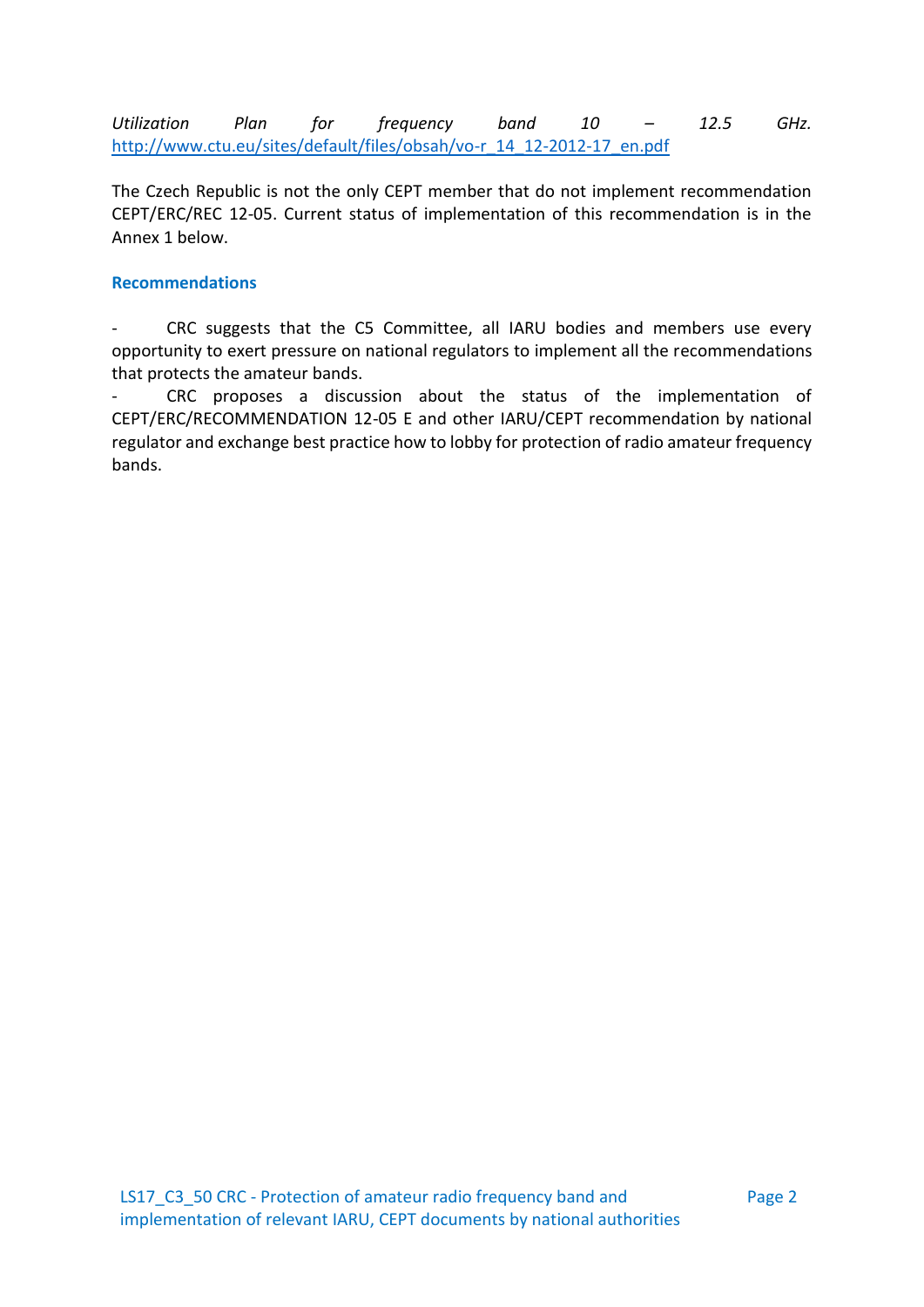### Annex 1 – Table of implementation status of ERC/REC 12-05

| <b>ECODOCDB</b>      | ERC/REC<br>$12 - 05$ | Status June 2015                                                                                                                                                                                                                                                                                                       |  |
|----------------------|----------------------|------------------------------------------------------------------------------------------------------------------------------------------------------------------------------------------------------------------------------------------------------------------------------------------------------------------------|--|
| <b>Documentation</b> | <b>Status</b>        | <b>Remark</b>                                                                                                                                                                                                                                                                                                          |  |
| Albania              | Yes                  | Implemented through reference in the National Frequency                                                                                                                                                                                                                                                                |  |
|                      |                      | Allocation Table, Government Decision Nr.479, Dt. 06.05.2009                                                                                                                                                                                                                                                           |  |
| Andorra              | No info              |                                                                                                                                                                                                                                                                                                                        |  |
| Austria              | Yes                  |                                                                                                                                                                                                                                                                                                                        |  |
| Azerbaijan           | No info              |                                                                                                                                                                                                                                                                                                                        |  |
| <b>Belarus</b>       | No info              |                                                                                                                                                                                                                                                                                                                        |  |
| Belgium              | Yes                  |                                                                                                                                                                                                                                                                                                                        |  |
| Bosnia and           | Yes                  | Implemented through reference in "The Bosnia and                                                                                                                                                                                                                                                                       |  |
| Herzegovina          |                      | Herzegovina radio frequency allocation plan"                                                                                                                                                                                                                                                                           |  |
| <b>Bulgaria</b>      | Yes                  | Implemented by the Technical requirements for the operating<br>of the electronic communications networks of fixed service<br>and the relevant equipment                                                                                                                                                                |  |
| Croatia              | Yes                  | Implemented through reference in the NTFA                                                                                                                                                                                                                                                                              |  |
| Cyprus               | Yes                  | Incorporated into National Frequency Allocation Table                                                                                                                                                                                                                                                                  |  |
| Czech Republic       | No                   |                                                                                                                                                                                                                                                                                                                        |  |
| Denmark              | Yes                  | Administrative implementation                                                                                                                                                                                                                                                                                          |  |
| Estonia              | Yes                  | Implemented through reference in "Conditions for use of radio<br>frequencies and technical requirements for radio equipment<br>under frequency authorization"                                                                                                                                                          |  |
| Finland              | Yes                  |                                                                                                                                                                                                                                                                                                                        |  |
| France               | No                   | Not implemented                                                                                                                                                                                                                                                                                                        |  |
| Georgia              | No info              |                                                                                                                                                                                                                                                                                                                        |  |
| Germany              | Yes                  |                                                                                                                                                                                                                                                                                                                        |  |
| Greece               | No info              |                                                                                                                                                                                                                                                                                                                        |  |
| Hungary              | Yes                  | National footnote H180 of the National Table of Frequency<br>Allocations, which was published by Decree No. 15/2012<br>(XII.29.) NMHH, and Decree No. 2/2013 (I.7.) NMHH on<br>establishing the rules of use for frequency bands that may be<br>used for civil purposes. Recommends 4 implemented in the<br>whole band |  |
| Iceland              | Yes                  |                                                                                                                                                                                                                                                                                                                        |  |
| Ireland              | Yes                  | Provision has been made in the NTFA                                                                                                                                                                                                                                                                                    |  |
| Italy                | Yes                  |                                                                                                                                                                                                                                                                                                                        |  |
| Latvia               | Yes                  |                                                                                                                                                                                                                                                                                                                        |  |
| Liechtenstein        | No info              |                                                                                                                                                                                                                                                                                                                        |  |
| Lithuania            | Yes                  | Implemented by Order No. 1V-1160 of the Director of the<br>Communications Regulatory Authority of 24 December 2008<br>on the Approval of the Plan for the Use of Radio Frequencies                                                                                                                                     |  |
| Luxembourg           | Yes                  | Through reference in Luxembourg's national table of<br>frequency allocations                                                                                                                                                                                                                                           |  |

LS17\_C3\_50 CRC - Protection of amateur radio frequency band and implementation of relevant IARU, CEPT documents by national authorities